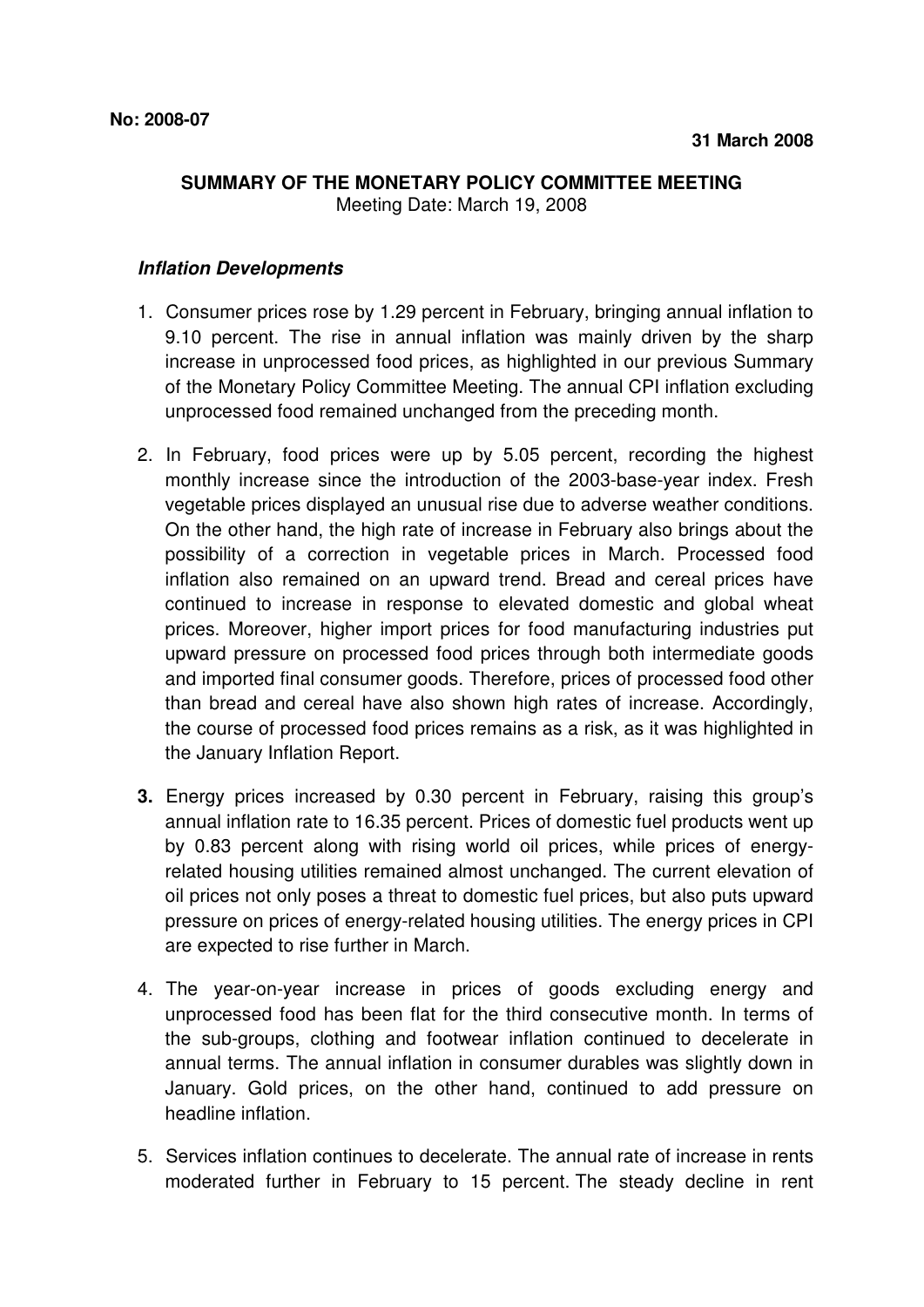inflation for the past ten months is considered to be a favorable development by the Monetary Policy Committee (the Committee). Yet, price hikes in catering and transport services due to soaring food and energy prices curbed the downtrend in services inflation.

6. Against this background, the Committee assesses that rising global uncertainty and the adverse developments in food and energy prices may lead to some delay in reaching the inflation target. Moreover, it should be noted that last year's base effect may lead to an upward trend in annual core inflation indicators, starting from the second quarter of the year.

## **Factors Affecting Inflation**

- 7. The Gross Domestic Product (GDP) growth rate for January-September 2007 is revised upwards to 5 percent from 3.8 percent, due to the new methodology employed by the TURKSTAT. The revision did not bring a major change for the main trends in the GDP growth. The average quarterly GDP growth rate, which was 2.2 percent between 2003Q3-2006Q2, has become 0.8 percent in the 2006Q3-2007Q3 period following the strong monetary tightening.
- 8. Current indicators suggest that the output continues to grow at a moderate pace. Industrial production in January increased by 11.7 percent annually, consistent with the assessment of the Committee in the February meeting. When corrected for the the number of working days, annual rate of growth in the industrial production drops to 5.2 percent, pointing to a considerable base effect. Seasonally adjusted industrial production in January is higher than the December figures, yet still below the levels recorded in October and November. February export figures and other leading indicators suggest that industrial production continues to grow, albeit at a moderating pace.
- 9. Domestic automobiles sales, one of the key indicators for consumer demand, has shown high growth rates in annual terms during the first two months of the year, but remained well below the levels recorded in the last quarter of 2007 in seasonally adjusted terms. Domestic sales of white goods in January 2008 fell by 18.9 percent in annual terms. After adjusting for seasonality, white goods sales fell significantly from the previous month, and have been lower than the 2007-fourth quarter levels. Similarly, the monthly average of the seasonally adjusted CNBC-e Consumption Index for January-February period was also below the level observed in the previous quarter. Moreover, according to CBT's Consumer Tendency Survey, spending on automobiles, houses, durables and semi-durables remained low. Consumer confidence indices have been declining since September. Consumer credits have continued to moderate during the first quarter of 2008, due to uncertainties in global credit markets.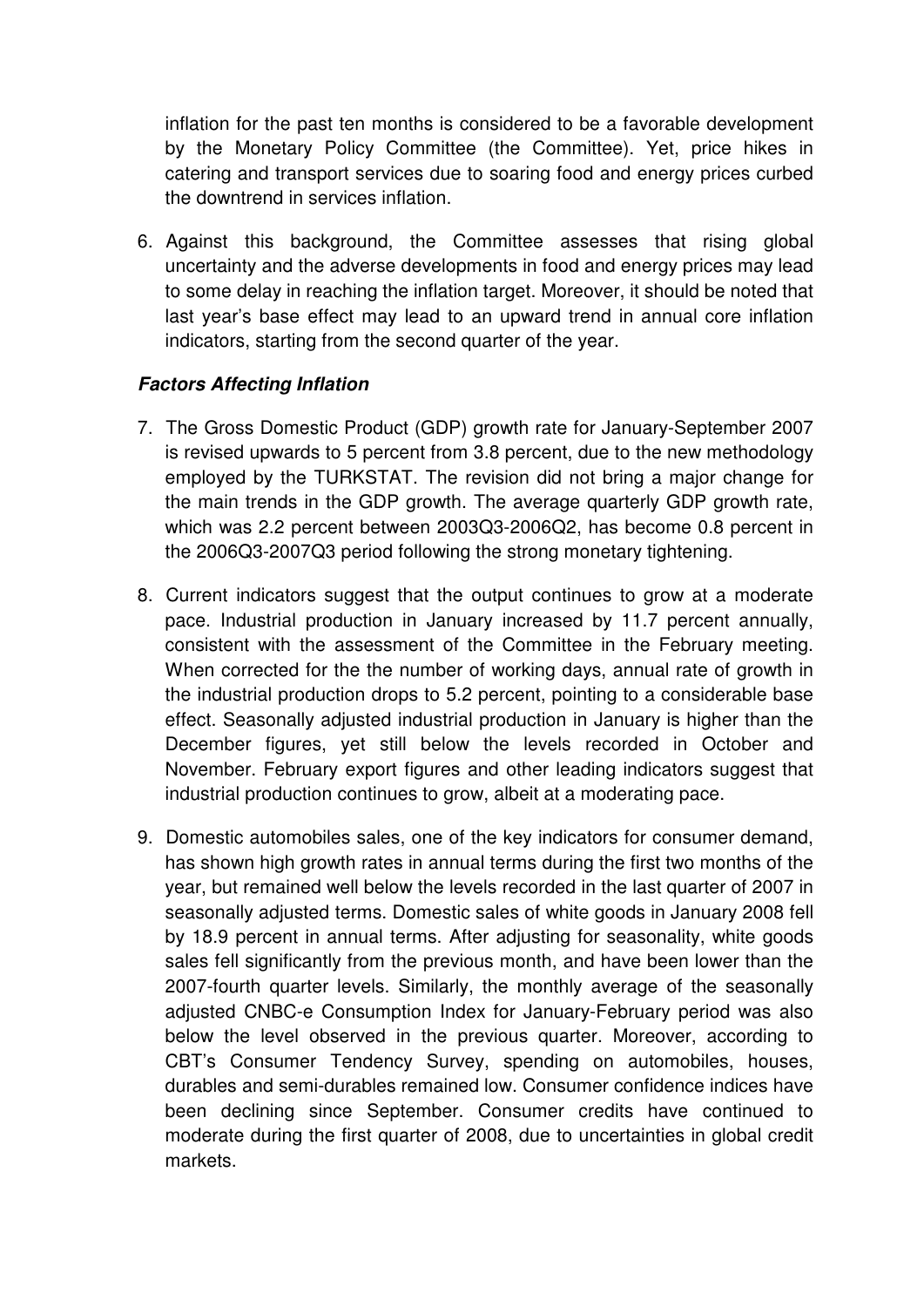- 10. On the other hand, imports of consumer goods continued to accelerate in January both in annual and monthly terms. However, the tightening in credit conditions and the recent developments in exchange rates are likely to curb import growth.
- 11. Investment spending has continued to slow down. The growth rate of private machinery-equipment investments was revised downward for the first nine months of 2007. The revision revealed that machinery-equipment growth rate in investments was declining during this period. Recent machinery-equipment production figures indicate that investments remain on a downward track. Seasonally adjusted machinery-equipment production, which had decreased on a quarterly basis starting from the second quarter of 2007, declined both in annual and quarterly terms in January. Electrical machinery production also went down in January in seasonally adjusted terms. Imports of capital goods, on the other hand, continued to rise sharply in January both on a yearly and monthly basis. Despite the rebound in January-February period, sales of heavy commercial vehicles are still below the levels recorded during the times of vigorous domestic demand.
- 12. Non-metallic mineral production, which is among key indicators of construction activity, remained unchanged in 2007 in annual terms. Seasonally adjusted figure for January 2008 was below the average level of the previous quarter. The turmoil in global financial markets and its likely impact on the domestic economy signal that the slowdown in the construction industry may continue. CBT's Consumer Tendency Survey data on "consumers' likeliness to buy or build a house during the next twelve months" support this outlook.
- 13. Deterioration in the overall investment sentiment is also evident in the results of Istanbul Chamber of Industry's (ICI) Economic Outlook Survey for the second half of 2007. Accordingly, corporate profitability fell substantially in annual terms. While the number of firms making new investments fell partly due to decreases in profitability, we observe an increase in firms' tendency to invest abroad.
- 14. External demand maintained its steady growth during the first quarter. According to data from Turkish Exporters' Assembly, annual export growth measured in US dollars amounted to 40.7 percent in February, and leading indicators for March also suggest a strong export growth in nominal terms. Since exports are growing largely due to movements in the terms of trade, the quantity indexes could provide a better indicator for the underlying trends in exports. In that sense, the robust growth in seasonally adjusted quantity indexes during January reveal that exports remain strong.
- 15. The slowdown in the economic activity is also evident in the non-farm employment data for the fourth quarter of 2007. The fourth-quarter non-farm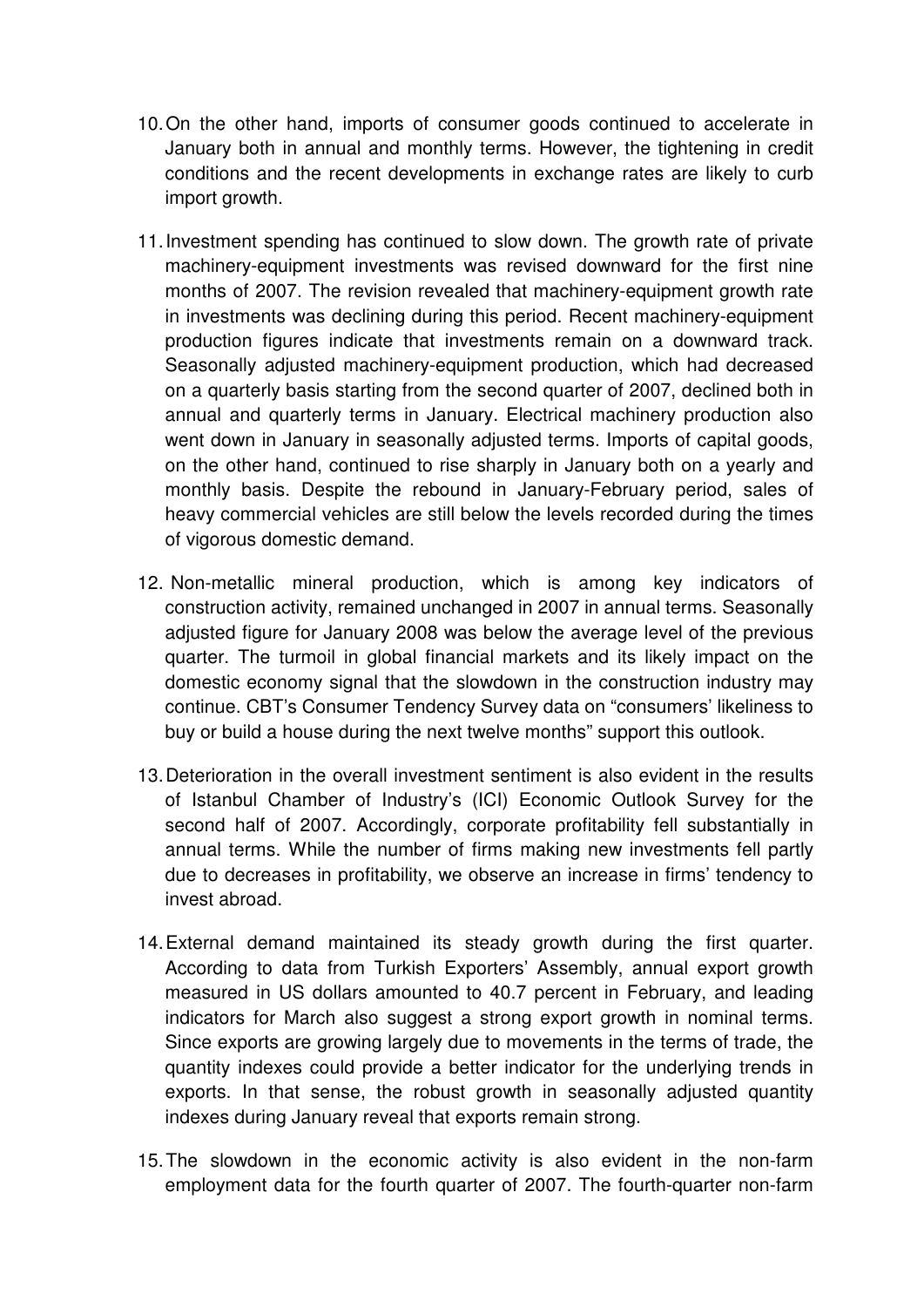employment remained unchanged from a year earlier, whereas non-farm unemployment rate rose by 0.4 percentage points annually and reached 12.6 percent. Seasonally adjusted non-farm unemployment, on the other hand, declined for the first time since the second quarter of 2003.

16. In conclusion, although the readings related to the first couple of months of 2008 indicate an ongoing but moderating growth, deepening problems in international credit markets have increased the downside risks.

## **Monetary Policy and Risks**

- 17. Increased volatility in financial markets and tightened credit conditions are likely to restrain the domestic demand in the forthcoming period. Accordingly, the Committee assessed that aggregate demand conditions will continue to support disinflation.
- 18. Recent rise in the market interest rates can mostly be attributed to the reflections of global risks on the domestic environment. Movements in exchange rates resulting from the financial market volatility may have adverse effects on inflation in the short term. On the other hand, given the weak demand conditions, exchange rate pass-through should be relatively limited at this point.
- 19. Notwithstanding the moderation in domestic demand, some risks remain for the inflation outlook:
- 20. Recent research conducted by the staff of the Central Bank of Turkey (CBT) suggests that economic agents lately have been attaching more weight to past inflation in forming their expectations. This observation implies that accumulated impact of the hikes in food and energy prices not only puts delay on the disinflation process but also impedes the improvement in inflation expectations. Besides, the movements in exchange rates and the heightened risk aversion may have further adverse impact on inflation expectations. Deterioration in inflation expectations has increased the uncertainty regarding the second round effects of the supply side shocks, thereby highlighting the risks of higher-than-envisaged inertia in inflation dynamics. Yet, medium term inflation expectations still point to a declining inflation trend, indicating that inflation targets, to some extent, continue to serve as a medium term anchor. The Committee will continue to monitor the main trends in inflation expectations closely.
- 21. Uncertainties in the global economy pose risks to the inflation outlook through possible portfolio effects and thus movements in exchange rates. The